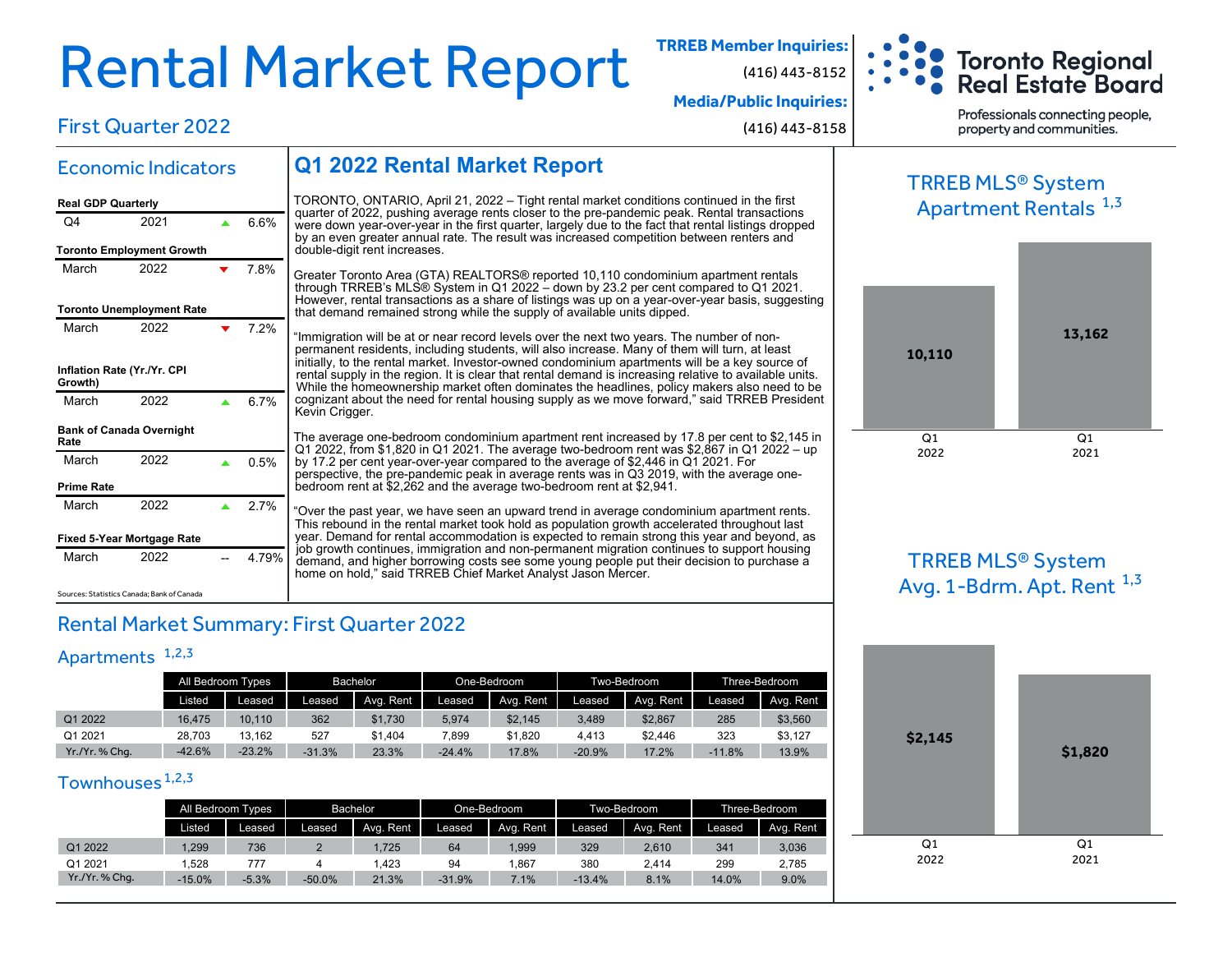### SUMMARY OF RENTAL TRANSACTIONS AND RESOLUTION APARTMENTS, FIRST QUARTER 2022

## ALL TRREB AREAS

|                                  | <b>All Apartments</b>     |                       | <b>Bachelor</b>     |                              | <b>One-Bedroom</b> |                          | <b>Two-Bedroom</b>  |                              | <b>Three-Bedroom</b> |                              |
|----------------------------------|---------------------------|-----------------------|---------------------|------------------------------|--------------------|--------------------------|---------------------|------------------------------|----------------------|------------------------------|
|                                  | Total Listed <sup>1</sup> | <b>Total Leased 2</b> | Leased <sup>2</sup> | Avg. Lease Rate <sup>3</sup> | Leased $2$         | Avg. Lease Rate 3        | Leased <sub>2</sub> | Avg. Lease Rate <sup>3</sup> | Leased <sub>2</sub>  | Avg. Lease Rate <sup>3</sup> |
| <b>TRREB Total</b>               | 16,475                    | 10,110                | 362                 | \$1,730                      | 5,974              | \$2,145                  | 3,489               | \$2,867                      | 285                  | \$3,560                      |
| <b>Halton Region</b>             | 340                       | 239                   | $\mathbf{1}$        | \$1,700                      | 129                | \$2,088                  | 107                 | \$2,840                      | $\overline{2}$       | \$3,150                      |
| Burlington                       | 78                        | 50                    | $\mathbf 0$         | $\blacksquare$               | 30                 | \$2,101                  | 20                  | \$3,027                      | $\mathbf 0$          |                              |
| <b>Halton Hills</b>              | $\mathsf{o}$              | 0                     | 0                   | $\overline{\phantom{a}}$     | $\mathbf 0$        | $\sim$                   | $\mathsf{o}$        | $\sim$                       | $\mathbf 0$          | $\sim$                       |
| Milton                           | 64                        | 49                    | $\mathbf{0}$        | $\overline{\phantom{a}}$     | 32                 | \$1,981                  | 16                  | \$2,378                      | $\mathbf{1}$         | \$2,499                      |
| Oakville                         | 198                       | 140                   | 1                   | \$1,700                      | 67                 | \$2,133                  | 71                  | \$2,891                      | $\mathbf{1}$         | \$3,800                      |
| <b>Peel Region</b>               | 1.171                     | 775                   | $\overline{7}$      | \$1,743                      | 361                | \$2,170                  | 377                 | \$2,645                      | 30                   | \$3,023                      |
| Brampton                         | 69                        | 48                    | 0                   | $\overline{a}$               | 22                 | \$2,009                  | 22                  | \$2,432                      | $\overline{4}$       | \$2,550                      |
| Mississauga                      | 1,099                     | 725                   | $\overline{7}$      | \$1,743                      | 339                | \$2,181                  | 353                 | \$2,658                      | 26                   | \$3,096                      |
| Caledon                          | $\overline{3}$            | $\overline{c}$        | $\mathsf{o}$        |                              | $\mathbf 0$        | $\equiv$                 | $\overline{2}$      | \$2,750                      | $\mathbf 0$          |                              |
| <b>City of Toronto</b>           | 13,350                    | 7,989                 | 347                 | \$1,733                      | 4,828              | \$2,153                  | 2,585               | \$2,949                      | 229                  | \$3,685                      |
| <b>Toronto West</b>              | 1,537                     | 933                   | 14                  | \$1,618                      | 563                | \$2,115                  | 329                 | \$2,798                      | 27                   | \$3,192                      |
| <b>Toronto Central</b>           | 10,959                    | 6,553                 | 322                 | \$1,741                      | 4,013              | \$2,167                  | 2,037               | \$3,025                      | 181                  | \$3,877                      |
| <b>Toronto East</b>              | 854                       | 503                   | 11                  | \$1,629                      | 252                | \$2,015                  | 219                 | \$2,470                      | 21                   | \$2,658                      |
| <b>York Region</b>               | 1,463                     | 1,039                 | $\mathbf{1}$        | \$1,650                      | 625                | \$2,073                  | 391                 | \$2,553                      | 22                   | \$3,015                      |
| Aurora                           | 11                        | $\overline{7}$        | 0                   | $\overline{\phantom{a}}$     | $\overline{4}$     | \$2,338                  | $\overline{3}$      | \$2,533                      | $\mathbf{o}$         | $\overline{\phantom{a}}$     |
| E. Gwillimbury                   | $\mathbf{0}$              | $\mathbf{O}$          | $\mathbf{0}$        | $\overline{\phantom{a}}$     | $\mathbf 0$        | $\overline{\phantom{a}}$ | $\mathbf{O}$        | ۰                            | $\mathbf{0}$         |                              |
| Georgina                         | $\mathbf 0$               | $\mathbf 0$           | $\mathsf{o}$        | $\overline{\phantom{a}}$     | $\mathbf 0$        | $\overline{\phantom{a}}$ | $\mathbf 0$         | $\overline{\phantom{a}}$     | $\mathbf 0$          |                              |
| King                             | 5                         | 5 <sup>5</sup>        | $\mathbf{0}$        |                              | $\overline{2}$     | \$2,450                  | $\overline{3}$      | \$2,467                      | $\mathbf 0$          |                              |
| Markham                          | 498                       | 362                   | $\mathbf{1}$        | \$1,650                      | 226                | \$2,050                  | 129                 | \$2,558                      | 6                    | \$3,342                      |
| Newmarket                        | $\overline{4}$            | $\overline{4}$        | $\mathbf 0$         |                              | $\mathbf 0$        | $\overline{\phantom{a}}$ | $\overline{4}$      | \$2,255                      | $\mathbf{0}$         |                              |
| Richmond Hill                    | 345                       | 252                   | $\mathsf{o}$        | $\overline{\phantom{a}}$     | 172                | \$2,082                  | 74                  | \$2,665                      | 6                    | \$2,875                      |
| Vaughan                          | 598                       | 407                   | $\mathbf 0$         |                              | 221                | \$2,080                  | 176                 | \$2,518                      | 10                   | \$2,902                      |
| Whitchurch-Stouffville           | $\overline{2}$            | $\overline{2}$        | 0                   | $\overline{\phantom{a}}$     | $\mathsf{o}$       | $\sim$                   | $\overline{2}$      | \$1,988                      | $\mathsf{o}$         | $\overline{\phantom{a}}$     |
| <b>Durham Region</b>             | 75                        | 48                    | $\overline{4}$      | \$1.319                      | 22                 | \$2,041                  | 21                  | \$2,429                      |                      | \$2,600                      |
| Ajax                             | 11                        | 8                     | 0                   | $\blacksquare$               | 6                  | \$2,021                  | $\overline{2}$      | \$1,925                      | $\mathsf{o}$         |                              |
| <b>Brock</b>                     | $\mathbf{0}$              | $\mathbf{0}$          | $\mathbf 0$         |                              | $\mathbf{0}$       |                          | $\mathbf{O}$        |                              | $\mathbf 0$          |                              |
| Clarington                       | $\overline{7}$            | 6                     | 0                   | $\blacksquare$               | 5                  | \$1,910                  | 1                   | \$2,400                      | $\mathbf 0$          | $\sim$                       |
| Oshawa                           | 21                        | 8                     | $\overline{4}$      | \$1,319                      | $\overline{c}$     | \$1,762                  | $\mathbf{1}$        | \$1,750                      | $\mathbf{1}$         | \$2,600                      |
| Pickering                        | 27                        | 18                    | 0                   | $\sim$                       | 6                  | \$2,150                  | 12                  | \$2,563                      | $\mathsf{o}\,$       | $\overline{\phantom{a}}$     |
| Scugog                           | $\overline{0}$            | $\mathbf 0$           | $\mathbf 0$         |                              | $\mathbf{O}$       |                          | $\mathbf 0$         |                              | $\mathbf{O}$         |                              |
| Uxbridge                         | $\mathbf 0$               | $\mathbf 0$           | 0                   | $\overline{\phantom{a}}$     | 0                  | $\overline{\phantom{a}}$ | 0                   | $\overline{\phantom{a}}$     | $\mathsf{o}$         | $\overline{\phantom{a}}$     |
| Whitby                           | 9                         | 8                     | $\mathbf{0}$        |                              | $\overline{3}$     | \$2,267                  | 5                   | \$2,450                      | $\mathbf{0}$         |                              |
| <b>Dufferin County</b>           | $\overline{3}$            | $\mathbf{1}$          | $\overline{0}$      | н.                           | $\mathbf{1}$       | \$1,750                  | $\bullet$           | н                            | $\bullet$            |                              |
| Orangeville                      | $\overline{3}$            | $\mathbf{1}$          | $\mathbf{0}$        |                              | $\mathbf{1}$       | \$1,750                  | $\mathbf{0}$        |                              | $\mathbf{0}$         |                              |
| <b>Simcoe County</b>             | 73                        | 19                    | $\overline{2}$      | \$2,150                      | 8                  | \$2,544                  | 8                   | \$3,588                      | п                    | \$4,750                      |
| Adjala-Tosorontio                | $\mathbf{0}$              | $\mathbf 0$           | $\mathbf 0$         |                              | $\mathbf 0$        |                          | $\mathbf 0$         | $\overline{\phantom{a}}$     | $\mathbf 0$          |                              |
| <b>Bradford West Gwillimbury</b> | $\mathbf{1}$              | $\mathbf{1}$          | 0                   | $\overline{\phantom{a}}$     | 1                  | \$2,000                  | 0                   | $\blacksquare$               | $\mathbf 0$          | $\overline{\phantom{a}}$     |
| Essa                             | $\mathbf{0}$              | $\mathbf 0$           | $\mathbf 0$         |                              | $\mathbf 0$        |                          | $\mathbf 0$         |                              | $\Omega$             |                              |
| Innisfil                         | 71                        | 17                    | $\overline{c}$      | \$2,150                      | $\overline{7}$     | \$2,621                  | $\overline{7}$      | \$3,750                      | $\mathbf{1}$         | \$4,750                      |
| <b>New Tecumseth</b>             | $\mathbf{1}$              | $\mathbf{1}$          | $\mathbf{0}$        |                              | $\mathbf 0$        |                          | $\mathbf{1}$        | \$2,450                      | $\Omega$             |                              |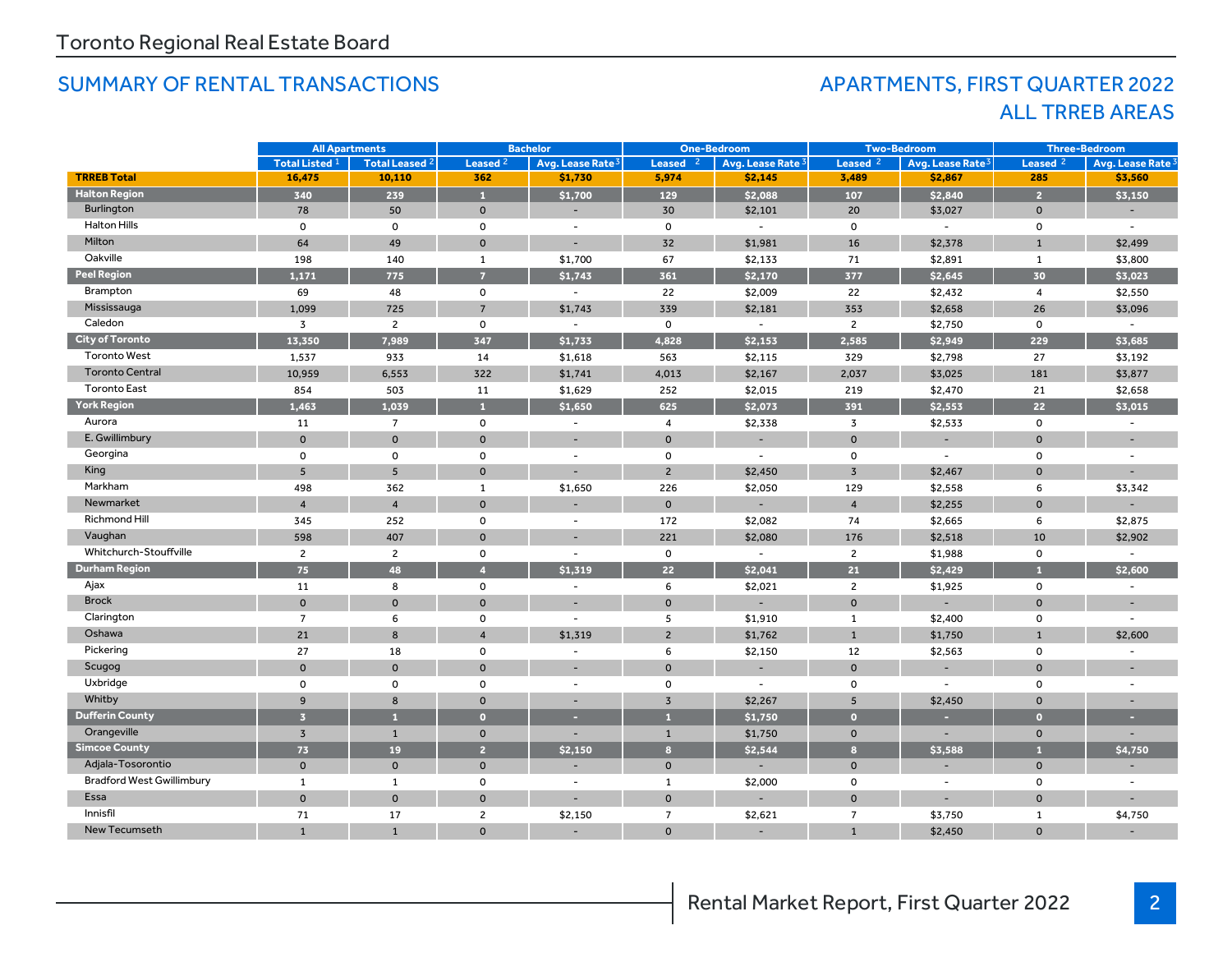### SUMMARY OF RENTAL TRANSACTIONS AND RESOLUTION APARTMENTS, FIRST QUARTER 2022 CITY OF TORONTO MUNICIPAL BREAKDOWN

|                              | <b>All Apartments</b> |                | <b>Bachelor</b>     |                              | <b>One-Bedroom</b> |                              | <b>Two-Bedroom</b>  |                   | <b>Three-Bedroom</b> |                          |
|------------------------------|-----------------------|----------------|---------------------|------------------------------|--------------------|------------------------------|---------------------|-------------------|----------------------|--------------------------|
|                              | <b>Total Listed1</b>  | Total Leased 2 | Leased <sup>2</sup> | Avg. Lease Rate <sup>3</sup> | Leased $2$         | Avg. Lease Rate <sup>3</sup> | Leased <sup>2</sup> | Avg. Lease Rate 3 | Leased $2$           | Avg. Lease Rate          |
| <b>TRREB Total</b>           | 16,475                | 10,110         | 362                 | \$1,730                      | 5,974              | \$2,145                      | 3,489               | \$2,867           | 285                  | \$3,560                  |
| <b>City of Toronto Total</b> | 13,350                | 7,989          | 347                 | \$1,733                      | 4,828              | \$2,153                      | 2,585               | \$2,949           | 229                  | \$3,685                  |
| <b>Toronto West</b>          | 1,537                 | 933            | 14                  | \$1,618                      | 563                | \$2,115                      | 329                 | \$2,798           | 27                   | \$3,192                  |
| Toronto W01                  | 135                   | 79             | 1                   | \$2,300                      | 58                 | \$2,266                      | 19                  | \$3,099           | $\mathbf{1}$         | \$3,150                  |
| Toronto W02                  | 83                    | 53             | $\mathbf{0}$        |                              | 30                 | \$2,092                      | 22                  | \$2,957           | $\mathbf{1}$         | \$3,750                  |
| Toronto W03                  | 18                    | 12             | $\overline{c}$      | \$1,428                      | 6                  | \$1,762                      | 3                   | \$2,475           | $\mathbf{1}$         | \$2,800                  |
| Toronto W04                  | 116                   | 76             | $\overline{2}$      | \$1,650                      | 43                 | \$1,929                      | 25                  | \$2,333           | 6                    | \$2,733                  |
| Toronto W05                  | 81                    | 45             | $\overline{7}$      | \$1,557                      | 24                 | \$2,022                      | 12                  | \$2,386           | $\overline{c}$       | \$2,775                  |
| Toronto W06                  | 631                   | 389            | $\mathbf{1}$        | \$1,650                      | 246                | \$2,183                      | 138                 | \$3,104           | $\overline{4}$       | \$4,913                  |
| Toronto W07                  | 25                    | 14             | $\mathsf{o}\,$      | $\overline{\phantom{a}}$     | 6                  | \$2,108                      | 8                   | \$2,541           | $\mathsf{o}\,$       | $\overline{\phantom{a}}$ |
| Toronto W08                  | 359                   | 210            | $\mathbf{1}$        | \$1,650                      | 124                | \$2,060                      | 78                  | \$2,528           | $\overline{7}$       | \$3,264                  |
| Toronto W09                  | 17                    | 9              | 0                   | $\sim$                       | $\overline{2}$     | \$1,775                      | $\overline{2}$      | \$2,400           | 5                    | \$2,409                  |
| Toronto W10                  | 72                    | 46             | $\Omega$            |                              | 24                 | \$1,907                      | 22                  | \$2,337           | $\mathbf 0$          |                          |
| <b>Toronto Central</b>       | 10,959                | 6.553          | 322                 | \$1,741                      | 4,013              | \$2,167                      | 2.037               | \$3.025           | 181                  | \$3,877                  |
| Toronto C01                  | 4,750                 | 2,755          | 164                 | \$1,763                      | 1,796              | \$2,227                      | 728                 | \$3,197           | 67                   | \$4,612                  |
| Toronto C02                  | 485                   | 253            | 12                  | \$1,815                      | 123                | \$2,513                      | 104                 | \$4,340           | 14                   | \$4,563                  |
| Toronto C03                  | 151                   | 82             | $\overline{2}$      | \$1,655                      | 41                 | \$1,975                      | 36                  | \$2,797           | $\overline{3}$       | \$4,800                  |
| Toronto C04                  | 91                    | 58             | 4                   | \$1,692                      | 16                 | \$2,181                      | 36                  | \$2,646           | $\overline{2}$       | \$5,460                  |
| Toronto C06                  | 91                    | 62             | $\mathbf 0$         |                              | 39                 | \$1,982                      | 22                  | \$2,341           | $\mathbf{1}$         | \$3,600                  |
| Toronto C07                  | 378                   | 262            | 0                   |                              | 131                | \$2,125                      | 112                 | \$2,813           | 19                   | \$3,079                  |
| Toronto C08                  | 2,693                 | 1,504          | 100                 | \$1,728                      | 943                | \$2,134                      | 430                 | \$2,980           | 31                   | \$3,504                  |
| Toronto C09                  | 63                    | 33             | 1                   | \$1,500                      | 14                 | \$2,636                      | 16                  | \$3,603           | $\overline{2}$       | \$4,500                  |
| Toronto C10                  | 560                   | 355            | 16                  | \$1,694                      | 218                | \$2,066                      | 119                 | \$2,789           | $\overline{c}$       | \$2,473                  |
| Toronto C11                  | 118                   | 77             | 5                   | \$1,485                      | 32                 | \$1,916                      | 30                  | \$2,542           | 10                   | \$2,938                  |
| Toronto C12                  | 42                    | 25             | $\mathbf{0}$        |                              | 8                  | \$1,806                      | 14                  | \$3,013           | $\overline{3}$       | \$2,300                  |
| Toronto C13                  | 128                   | 83             | $\mathbf{1}$        | \$1,800                      | 43                 | \$1,961                      | 35                  | \$2,447           | $\overline{4}$       | \$2,763                  |
| Toronto C14                  | 596                   | 415            | 5                   | \$1,768                      | 229                | \$2,081                      | 174                 | \$2,716           | $\overline{7}$       | \$3,150                  |
| Toronto C15                  | 813                   | 589            | 12                  | \$1,681                      | 380                | \$2,054                      | 181                 | \$2,610           | 16                   | \$3,099                  |
| <b>Toronto East</b>          | 854                   | 503            | 11                  | \$1,629                      | 252                | \$2,015                      | 219                 | \$2,470           | 21                   | \$2,658                  |
| Toronto E01                  | 127                   | 85             | 3                   | \$1,600                      | 48                 | \$2,157                      | 32                  | \$2,858           | $\overline{2}$       | \$3,495                  |
| Toronto E02                  | 54                    | 29             | $\overline{2}$      | \$1,675                      | 17                 | \$2,116                      | 10                  | \$2,690           | $\Omega$             |                          |
| Toronto E03                  | 73                    | 20             | $\overline{2}$      | \$1,523                      | 9                  | \$1,776                      | $\overline{7}$      | \$2,143           | $\overline{2}$       | \$2,388                  |
| Toronto E04                  | 68                    | 40             | $\mathbf{O}$        |                              | 13                 | \$1,890                      | 25                  | \$2,275           | $\overline{2}$       | \$2,400                  |
| Toronto E05                  | 65                    | 46             | $\mathbf 0$         | $\overline{\phantom{a}}$     | 13                 | \$1,923                      | 28                  | \$2,459           | 5                    | \$2,520                  |
| Toronto E06                  | 23                    | 10             | $\mathsf{o}\xspace$ |                              | $\mathbf{1}$       | \$1,900                      | 8                   | \$2,266           | $\mathbf{1}$         | \$2,950                  |
| Toronto E07                  | 113                   | 71             | 0                   |                              | 44                 | \$1,934                      | 27                  | \$2,381           | 0                    |                          |
| Toronto E08                  | 71                    | 41             | $\mathbf{1}$        | \$1,650                      | 12                 | \$1,940                      | 25                  | \$2,335           | $\overline{3}$       | \$2,500                  |
| Toronto E09                  | 190                   | 122            | 3                   | \$1,692                      | 75                 | \$2,063                      | 39                  | \$2,581           | 5                    | \$2,790                  |
| Toronto E10                  | 36                    | 17             | $\mathbf 0$         |                              | 12                 | \$1,850                      | 5                   | \$2,110           | $\mathbf 0$          |                          |
| Toronto E11                  | 34                    | 22             | $\mathbf 0$         |                              | 8                  | \$1,956                      | 13                  | \$2,288           | $\mathbf{1}$         | \$2,250                  |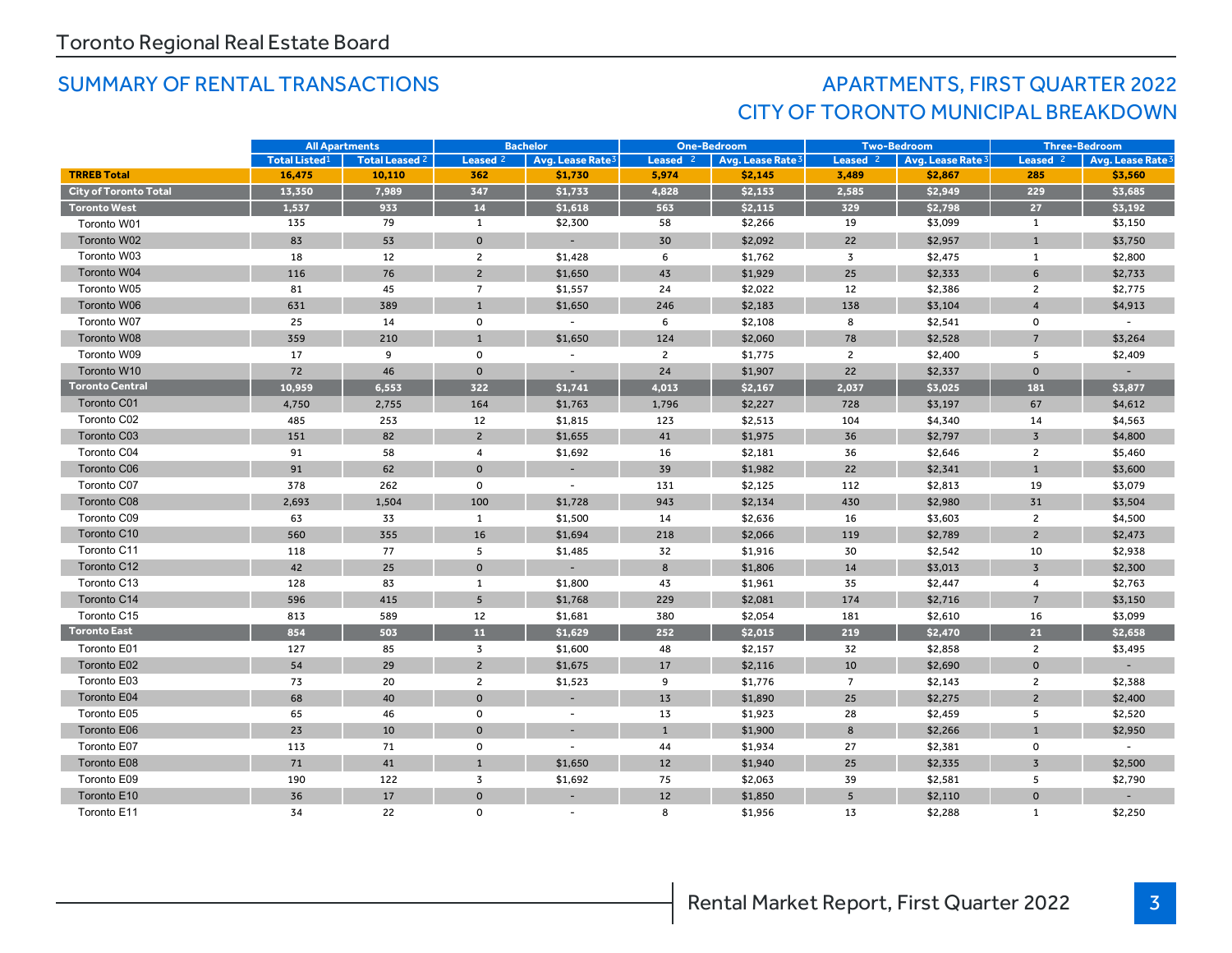### SUMMARY OF RENTAL TRANSACTIONS TOWNHOUSES, FIRST QUARTER 2022

## ALL TRREB AREAS

|                                  | <b>All Apartments</b> |                                 | <b>Bachelor</b>     |                              | <b>One-Bedroom</b>  |                              | <b>Two-Bedroom</b>  |                              | <b>Three-Bedroom</b> |                              |
|----------------------------------|-----------------------|---------------------------------|---------------------|------------------------------|---------------------|------------------------------|---------------------|------------------------------|----------------------|------------------------------|
|                                  | <b>Total Listed1</b>  | <b>Total Leased<sup>2</sup></b> | Leased <sup>2</sup> | Avg. Lease Rate <sup>3</sup> | Leased <sup>2</sup> | Avg. Lease Rate <sup>3</sup> | Leased <sup>2</sup> | Avg. Lease Rate <sup>3</sup> | Leased <sup>2</sup>  | Avg. Lease Rate <sup>3</sup> |
| <b>TRREB Total</b>               | 1,299                 | 736                             | $\mathbf{2}$        | 1,725                        | 64                  | 1,999                        | 329                 | 2,610                        | 341                  | 3,036                        |
| <b>Halton Region</b>             | 184                   | 107                             | $\bullet$           | ×.                           | $\overline{4}$      | 1,950                        | 68                  | 2,526                        | 35                   | 2,923                        |
| Burlington                       | 45                    | 25                              | $\mathbf{0}$        | $\sim$                       | $\overline{3}$      | 1,850                        | 11                  | 2,600                        | 11                   | 2,935                        |
| <b>Halton Hills</b>              | $\overline{2}$        | $\overline{2}$                  | $\mathsf{o}$        | $\blacksquare$               | $\mathbf 0$         | $\overline{\phantom{a}}$     | 1                   | 1,950                        | $\mathbf{1}$         | 2,500                        |
| Milton                           | 26                    | 18                              | $\mathbf{0}$        | ÷                            | $\mathbf{0}$        | $\overline{\phantom{a}}$     | 10                  | 2,515                        | 8                    | 2,631                        |
| Oakville                         | 111                   | 62                              | $\mathsf{o}$        | $\overline{\phantom{a}}$     | $\mathbf{1}$        | 2,250                        | 46                  | 2,524                        | 15                   | 3,098                        |
| <b>Peel Region</b>               | 301                   | 177                             | $\bullet$           | н                            | 17                  | 1,925                        | 54                  | 2,484                        | 106                  | 2,879                        |
| Brampton                         | 70                    | 42                              | $\mathsf{o}$        | $\overline{\phantom{a}}$     | 5                   | 1,730                        | 15                  | 2,403                        | 22                   | 2,584                        |
| Mississauga                      | 231                   | 135                             | $\mathbf{0}$        |                              | 12                  | 2,006                        | 39                  | 2,515                        | 84                   | 2,956                        |
| Caledon                          | $\mathbf 0$           | 0                               | 0                   | $\overline{\phantom{a}}$     | $\mathbf 0$         | $\sim$                       | 0                   | $\overline{\phantom{a}}$     | 0                    | $\overline{\phantom{a}}$     |
| <b>City of Toronto</b>           | 555                   | 300                             | A                   | 1,600                        | 40                  | 2,041                        | 142                 | 2,756                        | 117                  | 3,400                        |
| <b>Toronto West</b>              | 168                   | 90                              | 0                   | $\overline{\phantom{a}}$     | 16                  | 1,871                        | 48                  | 2,605                        | 26                   | 3,281                        |
| <b>Toronto Central</b>           | 304                   | 166                             | $\mathbf{1}$        | 1.600                        | 23                  | 2,137                        | 77                  | 2,949                        | 65                   | 3,686                        |
| <b>Toronto East</b>              | 83                    | 44                              | $\mathsf{o}$        | $\sim$                       | $\mathbf{1}$        | 2,550                        | 17                  | 2,313                        | 26                   | 2,805                        |
| <b>York Region</b>               | 172                   | 101                             | $\bullet$           | н                            | $\overline{1}$      | 1.550                        | 46                  | 2,495                        | 54                   | 2,883                        |
| Aurora                           | 5                     | $\overline{4}$                  | $\mathsf{o}$        | $\blacksquare$               | $\mathsf 0$         | $\blacksquare$               | $\overline{2}$      | 2,575                        | $\overline{2}$       | 2,700                        |
| E. Gwillimbury                   | $\Omega$              | $\mathbf{O}$                    | $\mathbf{O}$        |                              | $\mathbf{0}$        |                              | $\Omega$            |                              | $\Omega$             |                              |
| Georgina                         | $\mathbf 0$           | $\mathbf 0$                     | $\mathsf{o}$        | $\sim$                       | $\mathsf 0$         | $\sim$                       | $\mathbf 0$         | $\sim$                       | 0                    |                              |
| King                             | $\Omega$              | $\mathbf{0}$                    | $\mathbf{0}$        |                              | $\mathbf{0}$        |                              | $\bullet$           |                              | $\Omega$             |                              |
| Markham                          | 87                    | 49                              | 0                   | $\blacksquare$               | $\mathbf{1}$        | 1,550                        | 21                  | 2,306                        | 27                   | 2,827                        |
| Newmarket                        | 8                     | $\overline{7}$                  | $\mathbf{0}$        |                              | $\mathbf{0}$        |                              | $\overline{3}$      | 2,800                        | $\overline{4}$       | 2,725                        |
| Richmond Hill                    | 24                    | 14                              | 0                   | $\sim$                       | $\mathsf 0$         | $\sim$                       | 3                   | 2,850                        | 11                   | 2,993                        |
| Vaughan                          | 40                    | 23                              | $\mathbf{0}$        |                              | $\mathbf{O}$        |                              | 13                  | 2,665                        | 10                   | 3,014                        |
| Whitchurch-Stouffville           | 8                     | 4                               | 0                   | $\overline{\phantom{a}}$     | 0                   | $\blacksquare$               | 4                   | 2,400                        | 0                    | $\blacksquare$               |
| <b>Durham Region</b>             | 84                    | 49                              | $\bullet$           |                              | $\overline{2}$      | 2,100                        | 19                  | 2,460                        | 28                   | 2,562                        |
| Ajax                             | $\overline{4}$        | 3                               | 0                   | $\blacksquare$               | 0                   | $\sim$                       | 0                   | $\sim$                       | 3                    | 2,550                        |
| <b>Brock</b>                     | $\Omega$              | $\Omega$                        | $\Omega$            |                              | $\Omega$            |                              | $\Omega$            | $\sim$                       | $\Omega$             |                              |
| Clarington                       | $\overline{7}$        | 3                               | $\mathsf{o}$        | $\sim$                       | $\mathbf 0$         | $\overline{\phantom{a}}$     | $\mathbf{1}$        | 2,600                        | $\overline{2}$       | 3,100                        |
| Oshawa                           | 29                    | 13                              | $\mathbf{0}$        |                              | $\mathbf{0}$        |                              | $\overline{2}$      | 2,200                        | 11                   | 2,445                        |
| Pickering                        | 34                    | 23                              | $\mathsf{o}$        | $\overline{\phantom{a}}$     | $\overline{2}$      | 2,100                        | 14                  | 2,525                        | $\overline{7}$       | 2,550                        |
| Scugog                           | $\Omega$              | $\mathbf{0}$                    | $\mathbf{0}$        |                              | $\mathbf{0}$        |                              | $\Omega$            |                              | $\mathbf 0$          |                              |
| Uxbridge                         | $\overline{c}$        | $\mathsf{o}$                    | 0                   | $\sim$                       | $\mathbf 0$         | $\overline{\phantom{a}}$     | $\mathbf 0$         | $\sim$                       | $\mathbf 0$          | $\sim$                       |
| Whitby                           | 8                     | $\overline{7}$                  | $\mathbf{0}$        | $\overline{\phantom{a}}$     | $\mathbf 0$         | $\overline{\phantom{a}}$     | $\overline{2}$      | 2,200                        | 5                    | 2,629                        |
| <b>Dufferin County</b>           | $\mathbf{1}$          | $\mathbf{1}$                    | $\bullet$           | ×                            | $\bullet$           | н                            | $\bullet$           | ×                            | $\blacksquare$       | 2,600                        |
| Orangeville                      | $\mathbf{1}$          | $\mathbf{1}$                    | $\mathbf 0$         | $\overline{\phantom{a}}$     | $\mathbf 0$         | ٠                            | $\mathbf 0$         | $\overline{\phantom{a}}$     | $\mathbf{1}$         | 2,600                        |
| <b>Simcoe County</b>             | $\overline{2}$        | $\mathbf{1}$                    | A                   | 1,850                        | $\bullet$           | ٠                            | $\bullet$           | ×                            | $\overline{0}$       | ×                            |
| Adjala-Tosorontio                | $\mathbf 0$           | $\mathbf 0$                     | $\mathbf 0$         |                              | $\mathbf 0$         | $\overline{\phantom{0}}$     | $\mathbf 0$         |                              | $\mathbf 0$          | $\overline{\phantom{a}}$     |
| <b>Bradford West Gwillimbury</b> | $\mathbf 0$           | 0                               | 0                   | $\overline{\phantom{a}}$     | $\mathbf 0$         | $\sim$                       | 0                   | $\sim$                       | 0                    | $\overline{\phantom{a}}$     |
| Essa                             | $\mathbf 0$           | $\mathbf 0$                     | $\mathbf 0$         |                              | $\mathbf 0$         |                              | $\mathbf{0}$        |                              | $\Omega$             |                              |
| Innisfil                         | 1                     | $\mathbf{1}$                    | $\mathbf{1}$        | 1,850                        | 0                   | $\sim$                       | $\mathbf 0$         | $\sim$                       | $\mathbf 0$          | $\overline{\phantom{a}}$     |
| New Tecumseth                    | $\mathbf{1}$          | $\mathbf{0}$                    | $\mathbf 0$         |                              | $\mathbf{O}$        |                              | $\mathbf{0}$        |                              | $\Omega$             |                              |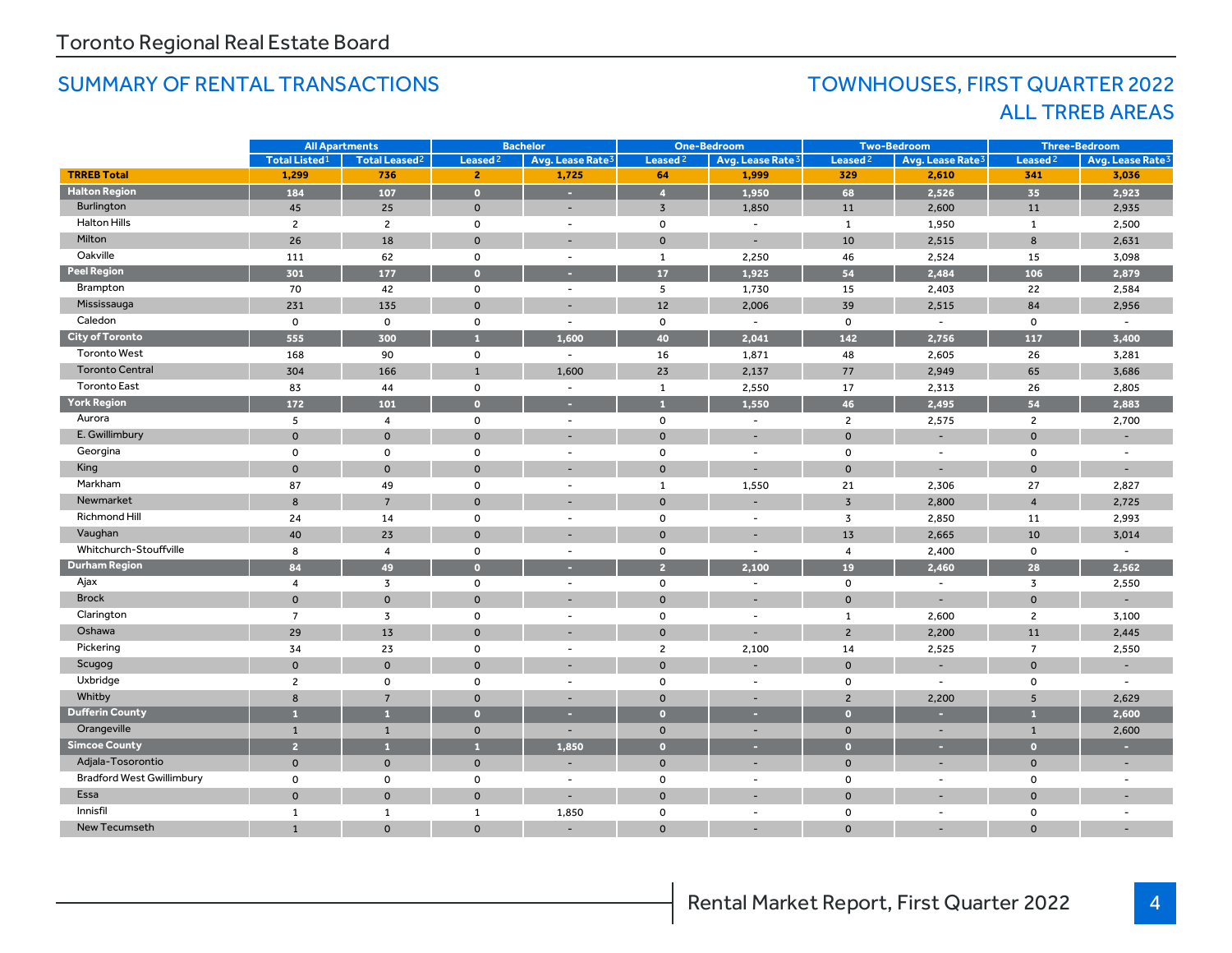### SUMMARY OF RENTAL TRANSACTIONS TOWN TOWNHOUSES, FIRST QUARTER 2022 CITY OF TORONTO MUNICIPAL BREAKDOWN

|                              | <b>All Apartments</b> |                           | <b>Bachelor</b>     |                          | <b>One-Bedroom</b>  |                              | <b>Two-Bedroom</b>  |                          | <b>Three-Bedroom</b> |                              |
|------------------------------|-----------------------|---------------------------|---------------------|--------------------------|---------------------|------------------------------|---------------------|--------------------------|----------------------|------------------------------|
|                              | <b>Total Listed1</b>  | Total Leased <sup>2</sup> | Leased <sup>2</sup> | Avg. Lease Rate 3        | Leased <sup>2</sup> | Avg. Lease Rate <sup>3</sup> | Leased <sup>2</sup> | Avg. Lease Rate 3        | Leased <sup>2</sup>  | Avg. Lease Rate <sup>3</sup> |
| <b>TRREB Total</b>           | 1,299                 | 736                       | $\mathbf{2}$        | \$1,725                  | 64                  | \$1,999                      | 329                 | \$2,610                  | 341                  | \$3,036                      |
| <b>City of Toronto Total</b> | 555                   | 300                       | $\mathbf{1}$        | \$1,600                  | 40                  | \$2,041                      | 142                 | \$2,756                  | 117                  | \$3,400                      |
| <b>Toronto West</b>          | 168                   | 90                        | $\bullet$           | ÷.                       | 16                  | \$1,871                      | 48                  | \$2,605                  | 26                   | \$3,281                      |
| Toronto W01                  | 14                    | 8                         | 0                   | $\sim$                   | 1                   | \$1,700                      | $\overline{3}$      | \$2,625                  | $\overline{4}$       | \$3,913                      |
| Toronto W02                  | 20                    | 9                         | $\mathbf 0$         | ۰                        | $\mathbf{1}$        | \$1,850                      | 6                   | \$2,842                  | $\overline{2}$       | \$2,925                      |
| Toronto W03                  | $\overline{2}$        | $\mathbf 0$               | 0                   | $\overline{a}$           | $\mathsf 0$         | $\overline{\phantom{a}}$     | $\mathbf 0$         | $\overline{\phantom{a}}$ | $\mathsf 0$          | $\sim$                       |
| Toronto W04                  | 31                    | 12                        | $\mathbf{0}$        |                          | $\overline{2}$      | \$1,650                      | 8                   | \$2,513                  | $\overline{2}$       | \$2,950                      |
| Toronto W05                  | 31                    | 18                        | $\mathbf 0$         | $\overline{a}$           | $\overline{3}$      | \$1,725                      | 10                  | \$2,300                  | 5                    | \$2,930                      |
| Toronto W06                  | 28                    | 19                        | $\mathbf{0}$        | $\overline{\phantom{a}}$ | $\overline{2}$      | \$1,975                      | 14                  | \$2,779                  | $\overline{3}$       | \$4,267                      |
| Toronto W07                  | $\mathsf 0$           | $\mathbf 0$               | 0                   | $\overline{a}$           | $\mathsf 0$         | $\overline{\phantom{a}}$     | 0                   | $\sim$                   | 0                    | $\blacksquare$               |
| Toronto W08                  | 33                    | 21                        | $\mathbf{0}$        | ÷                        | $\overline{7}$      | \$1,995                      | 6                   | \$2,600                  | 8                    | \$3,131                      |
| Toronto W09                  | $\overline{3}$        | $\mathbf{1}$              | $\mathbf 0$         | $\overline{\phantom{a}}$ | $\mathsf{o}$        | $\sim$                       | 1                   | \$2,500                  | $\mathsf{o}$         |                              |
| Toronto W10                  | 6                     | $\overline{c}$            | $\mathbf{0}$        |                          | $\mathsf{o}\xspace$ |                              | $\mathbf{0}$        |                          | $\overline{2}$       | \$2,700                      |
| <b>Toronto Central</b>       | 304                   | 166                       | $\mathbf{1}$        | \$1,600                  | 23                  | \$2,137                      | 77                  | \$2,949                  | 65                   | \$3,686                      |
| Toronto C01                  | 87                    | 47                        | $\mathbf 0$         |                          | 10                  | \$2,148                      | 27                  | \$3,220                  | 10                   | \$4,491                      |
| Toronto C02                  | 25                    | 10                        | 0                   | $\overline{\phantom{a}}$ | $\mathbf{o}$        | $\sim$                       | $\overline{7}$      | \$3,832                  | 3                    | \$5,500                      |
| Toronto C03                  | $\overline{4}$        | $\overline{3}$            | $\mathbf 0$         |                          | $\mathbf{1}$        | \$2,187                      | $\mathbf{1}$        | \$3,498                  | $\mathbf 1$          | \$5,200                      |
| Toronto C04                  | $\overline{2}$        | $\overline{c}$            | $\mathbf 0$         | $\overline{\phantom{a}}$ | $\mathsf{o}\,$      | $\overline{\phantom{a}}$     | $\overline{2}$      | \$2,575                  | 0                    | $\equiv$                     |
| Toronto C06                  | $\overline{2}$        | $\overline{2}$            | $\mathbf{0}$        | $\overline{\phantom{a}}$ | $\mathbf{0}$        | $\overline{\phantom{a}}$     | $\mathbf{0}$        |                          | $\overline{2}$       | \$2,775                      |
| Toronto C07                  | 36                    | 19                        | 0                   |                          | $\mathbf{o}$        | $\overline{\phantom{a}}$     | 12                  | \$2,346                  | $\overline{7}$       | \$3,076                      |
| Toronto C08                  | 31                    | 13                        | $\mathbf{1}$        | \$1,600                  | $\overline{3}$      | \$2,500                      | $\overline{4}$      | \$2,425                  | 5                    | \$4,055                      |
| Toronto C09                  | $\overline{2}$        | $\mathbf{1}$              | $\mathbf 0$         | $\overline{\phantom{a}}$ | $\mathsf{o}$        | $\overline{\phantom{a}}$     | $\mathbf{1}$        | \$4,100                  | $\mathsf{O}\xspace$  |                              |
| Toronto C10                  | 8                     | $\overline{4}$            | $\mathbf{0}$        |                          | $\mathbf{0}$        | ÷                            | $\overline{3}$      | \$2,667                  | $\mathbf{1}$         | \$3,495                      |
| Toronto C11                  | $\overline{7}$        | 1                         | $\mathbf 0$         | $\overline{\phantom{a}}$ | $\mathbf{1}$        | \$2,100                      | $\mathbf 0$         | $\overline{\phantom{a}}$ | $\mathsf{o}$         | $\blacksquare$               |
| Toronto C12                  | 8                     | $\overline{4}$            | $\mathbf 0$         |                          | $\mathbf 0$         |                              | $\mathbf{1}$        | \$2,800                  | $\overline{3}$       | \$3,527                      |
| Toronto C13                  | $\overline{4}$        | $\overline{2}$            | $\mathsf{o}$        | $\sim$                   | $\mathsf 0$         | $\overline{a}$               | $\mathbf{1}$        | \$2,100                  | $\mathbf{1}$         | \$3,300                      |
| Toronto C14                  | 48                    | 31                        | $\mathbf{0}$        |                          | 5                   | \$2,250                      | 13                  | \$2,722                  | 13                   | \$3,655                      |
| Toronto C15                  | 40                    | 27                        | 0                   | $\overline{\phantom{a}}$ | $\overline{3}$      | \$1,550                      | 5                   | \$2,880                  | 19                   | \$3,196                      |
| <b>Toronto East</b>          | 83                    | 44                        | $\bullet$           | ٠                        | $\mathbf{1}$        | \$2,550                      | 17                  | \$2,313                  | 26                   | \$2,805                      |
| Toronto E01                  | 5                     | $\overline{\mathbf{4}}$   | 0                   | $\overline{\phantom{a}}$ | $\mathbf{1}$        | \$2,550                      | $\mathbf{2}$        | \$2,325                  | $\mathbf{1}$         | \$3,900                      |
| Toronto E02                  | $\overline{7}$        | 5                         | $\mathbf{0}$        | $\sim$                   | $\mathbf{O}$        | $\overline{\phantom{a}}$     | $\overline{2}$      | \$2,633                  | $\overline{3}$       | \$3,150                      |
| Toronto E03                  | $\mathsf{o}$          | $\mathbf 0$               | $\mathsf{o}\,$      | $\overline{\phantom{a}}$ | $\mathsf{o}$        | $\overline{\phantom{a}}$     | 0                   | $\sim$                   | 0                    |                              |
| Toronto E04                  | 8                     | $\overline{3}$            | $\mathbf{O}$        |                          | $\mathbf 0$         |                              | $\overline{2}$      | \$2,450                  | $\mathbf{1}$         | \$2,950                      |
| Toronto E05                  | 18                    | 11                        | $\mathbf 0$         | $\overline{\phantom{a}}$ | $\mathsf{o}\,$      | $\sim$                       | $\mathbf{1}$        | \$2,500                  | 10                   | \$2,598                      |
| Toronto E06                  | $\overline{2}$        | $\mathbf{1}$              | $\mathbf{0}$        |                          | $\mathbf{O}$        |                              | $\mathbf{1}$        | \$2,300                  | $\mathbf{0}$         |                              |
| Toronto E07                  | 14                    | 8                         | 0                   | $\overline{\phantom{a}}$ | $\mathsf 0$         | $\sim$                       | $\overline{2}$      | \$2,350                  | 6                    | \$2,850                      |
| Toronto E08                  | 10                    | $\overline{3}$            | $\mathbf 0$         |                          | $\mathbf 0$         |                              | $\mathbf{1}$        | \$2,050                  | $\overline{2}$       | \$2,650                      |
| Toronto E09                  | $\overline{3}$        | $\mathbf{1}$              | $\mathsf{o}$        | $\blacksquare$           | $\mathsf{o}$        | $\overline{a}$               | $\mathbf{1}$        | \$2,350                  | $\mathsf{o}$         | $\overline{a}$               |
| Toronto E10                  | 6                     | $\overline{2}$            | $\mathbf{0}$        |                          | $\mathbf 0$         |                              | $\mathbf{1}$        | \$2,100                  | $\mathbf{1}$         | \$2,450                      |
| Toronto E11                  | 10                    | 6                         | $\Omega$            |                          | $\mathbf 0$         |                              | 4                   | \$2,125                  | $\overline{2}$       | \$2,900                      |